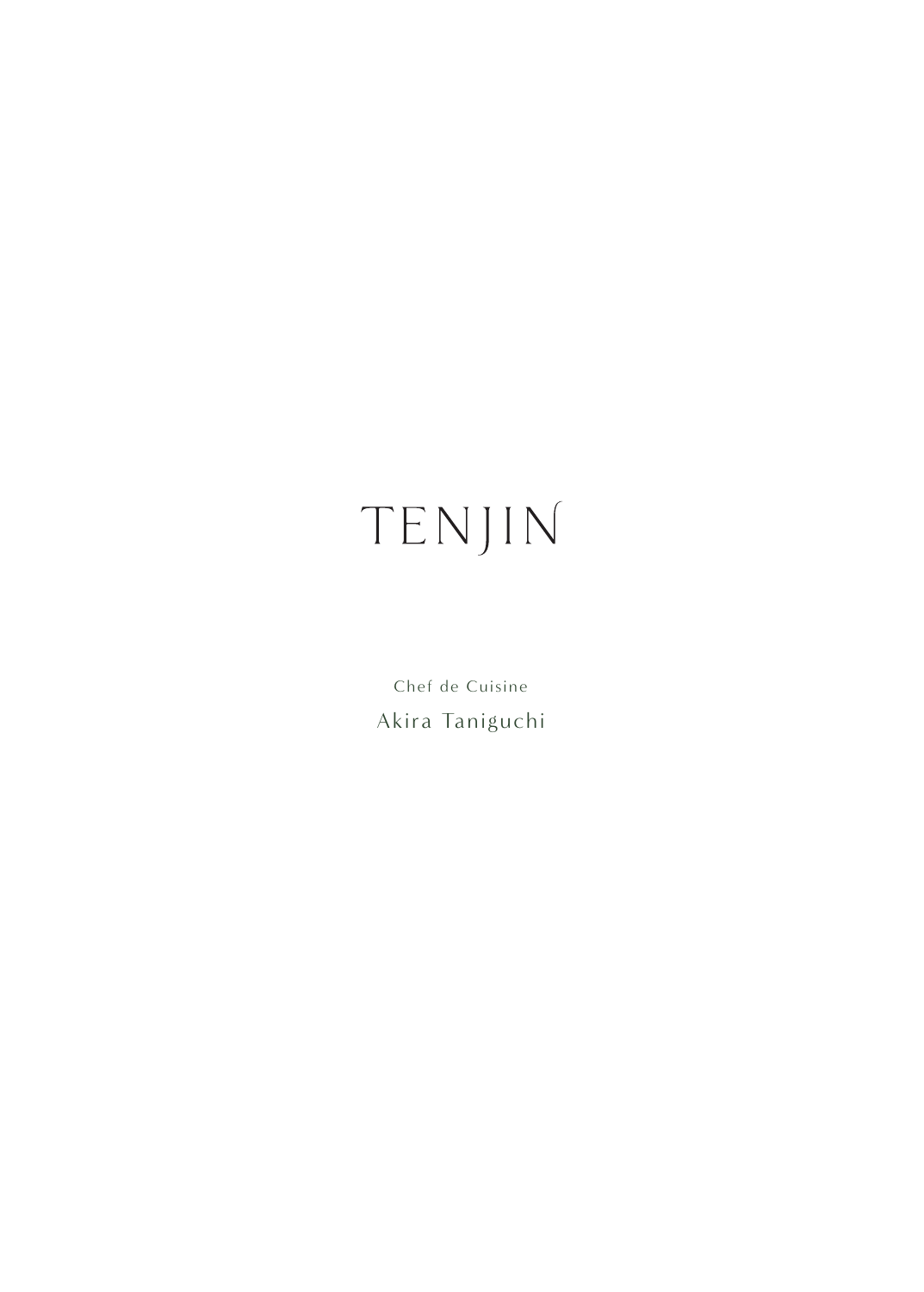# À LA CARTE

## APPETIZER / 前菜

| Mackerel, Goat cheese bavarois, Watercress     |        |
|------------------------------------------------|--------|
| サバ 山羊のバヴァロワ クレソン                               | ¥4.554 |
| Botan shrimp, Romaine lettuce, Hollandaise     |        |
| 牡丹海老 ロメインレタス オランデーズ                            | 44.427 |
| Squid, Smoked duck carbonara                   |        |
| アオリイカ 燻製鴨 カルボナーラ                               | 44.174 |
| White asparagus, Firefly squid, Sauce gribiche |        |
| ロワール産ホワイトアスパラガス ホタルイカ グリビッシュ                   | 4.807  |

## FISH / 魚料理

| Sea bream, Girolles, Fava beans     |        |
|-------------------------------------|--------|
| 桜鯛 ジロール茸 空豆                         | 45.313 |
|                                     |        |
| Char, Canola flower, Sauce grenoble |        |
| 岩魚 菜の花 グルノーブル                       | 45.313 |
|                                     |        |
| Rock fish, Abalone, Saffron         |        |
| 笠子 アワビ サフラン                         | 45.439 |

表示価格にはサービス料15%、消費税10%が含まれます。食材によるアレルギーなどがございましたら、予め係へお申し付けください。 Listed prices include 15% service charge and 10% consumption tax. Please inform us in advance if you have any food allergies.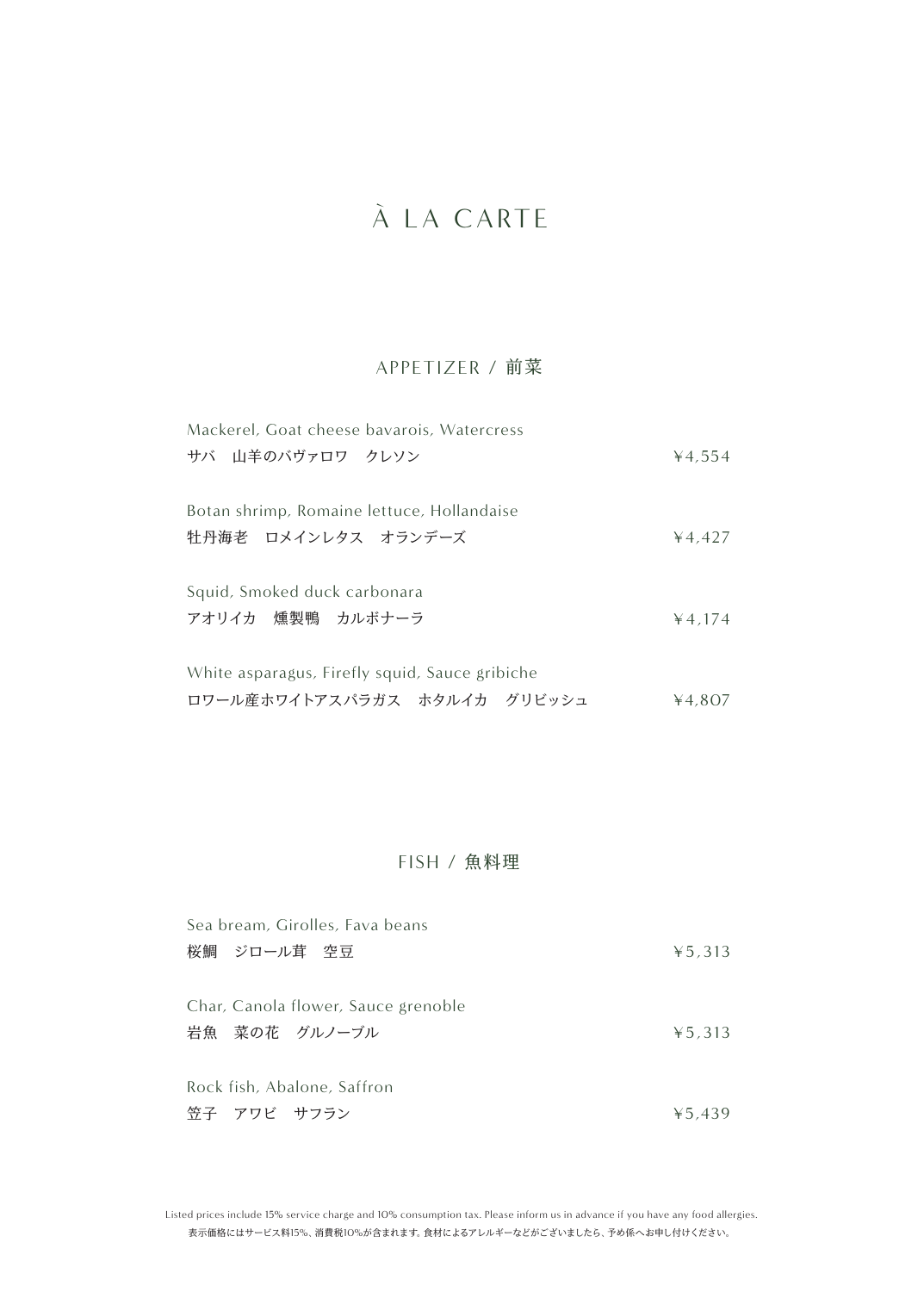## MEAT / 肉料理

| Veal fillet, Green peas, Morel mushrooms          |        |
|---------------------------------------------------|--------|
| 仔牛フィレ肉 グリンピース モリーユ茸                               | 47.210 |
| Rack of lamb, Couscous, Coconut                   |        |
| 西オーストラリア産仔羊 タブレ ココナッツ                             | 46.957 |
| Guineafowl, Foie gras, Hazelnuts                  |        |
| 石黒農場ホロホロ鶏 フォアグラ ノワゼット                             | 47.084 |
| Grilled Japanese beef tenderloin, Farm vegetables |        |
| 国産牛フィレ肉 グリル 農園の野菜                                 | 48.222 |

## CHEESE / チーズ

Chef's choice cheeses シェフ厳選 チーズ

¥3,795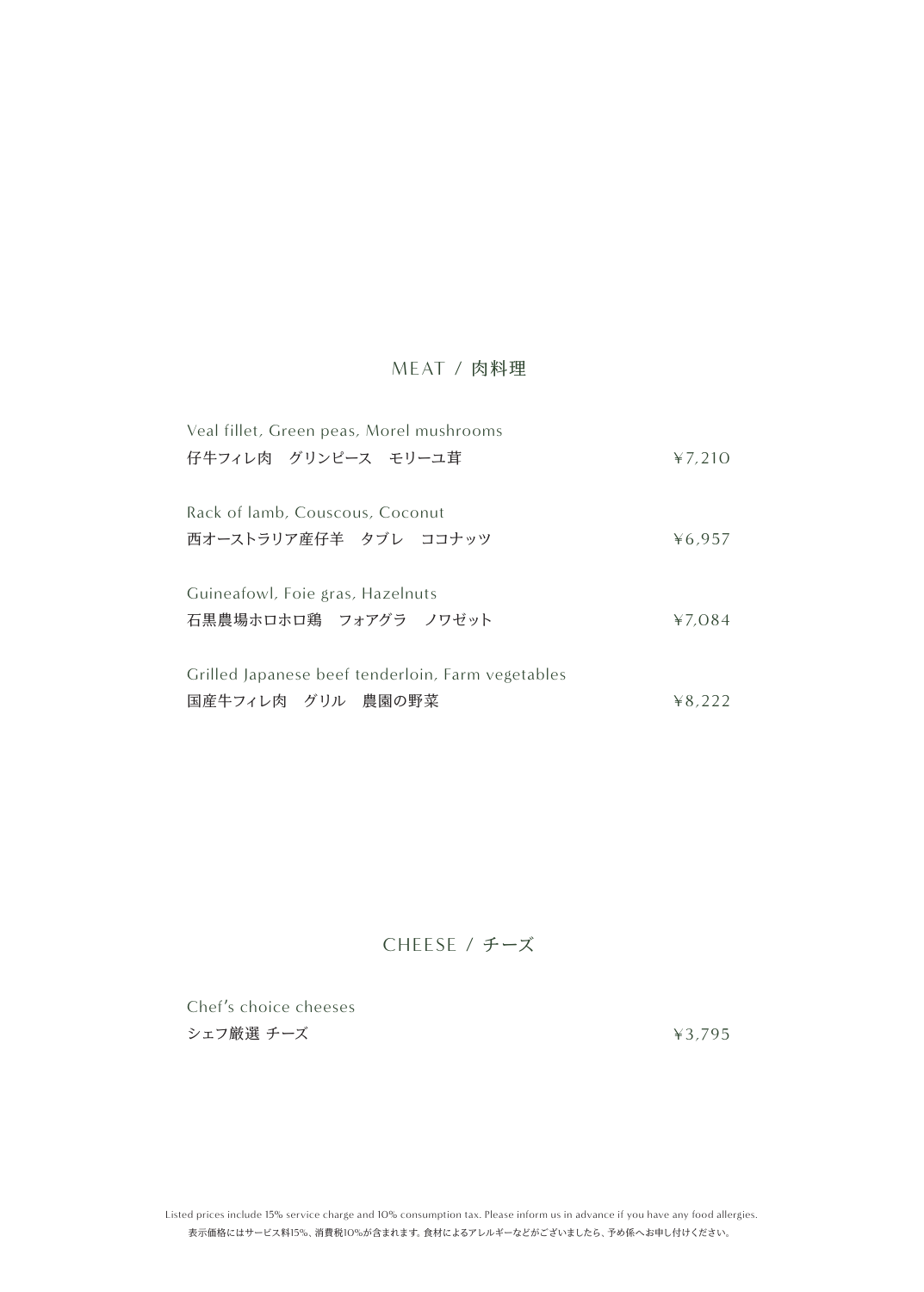## DESSERT / デザート

| Strawberry, Olive oil, Pistachio                                              |        |
|-------------------------------------------------------------------------------|--------|
| 苺 オリーブオイル ピスタチオ                                                               | 42,277 |
| Green asparagus, Amanatsu, Sesame                                             |        |
| グリーンアスパラガス 甘夏 胡麻                                                              | 42,277 |
| Mandarin, Elderflower, Champagne                                              |        |
| マンダリン エルダーフラワー シャンパーニュ                                                        | 42.277 |
| ROKU KYOTO Spring parfait                                                     |        |
| $\tilde{\phantom{a}}$ Kyoto strawberry and rose parfait $\tilde{\phantom{a}}$ | 43.542 |
| ROKU KYOTOの春パフェ ~京都産苺と薔薇のパフェ~                                                 |        |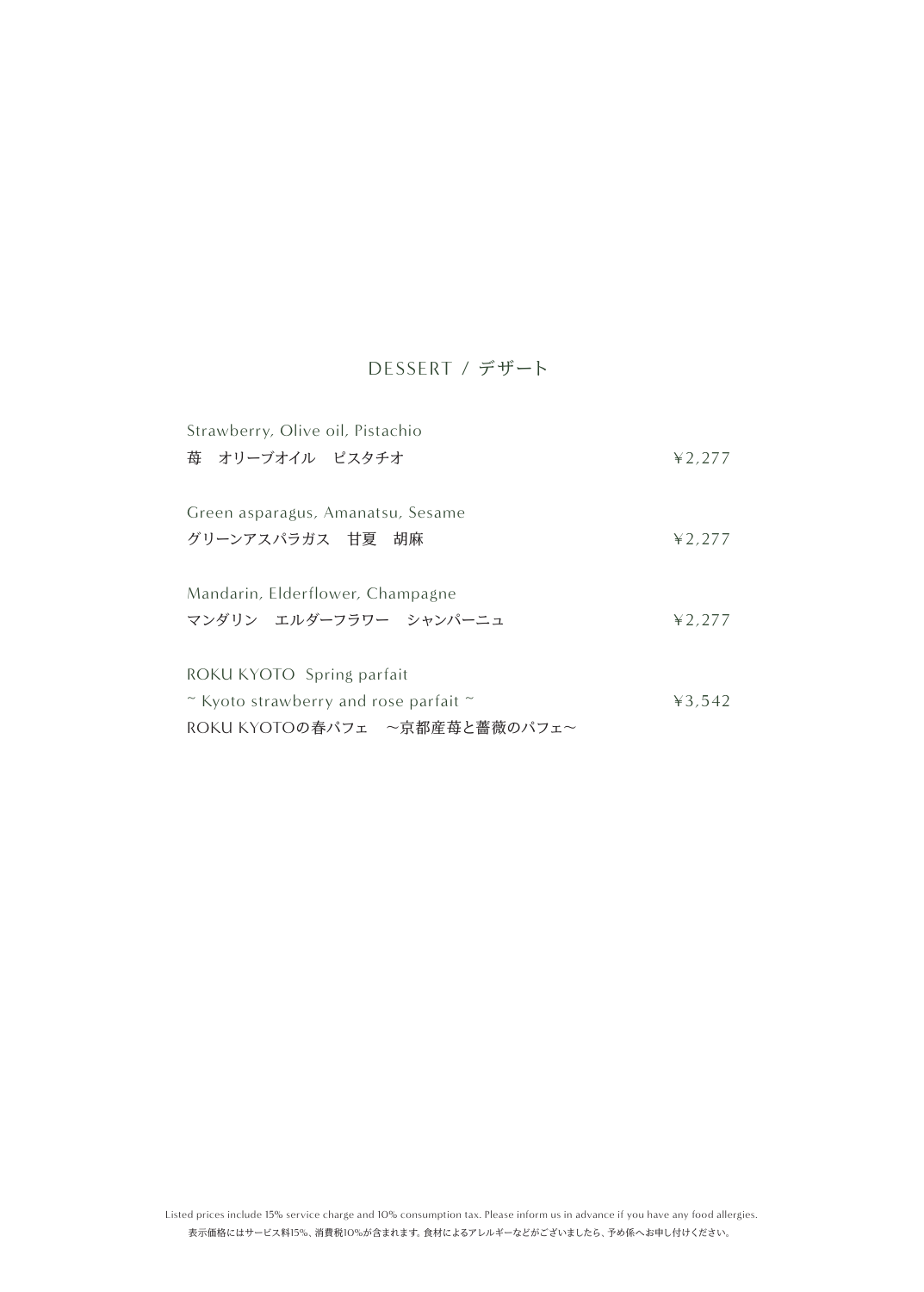## LUNCH PREFIX MENU

Prefix Menu A ¥7,590

Appetizer, Fish or Meat, Dessert, Ocha 前菜、魚又は肉料理、デザート、お茶

## Prefix Menu B ¥10,120

Appetizer, Fish, Meat, Dessert, Ocha 前菜、魚料理、肉料理、デザート、お茶

Please select one item from the next page 次頁より1品ずつお選びください。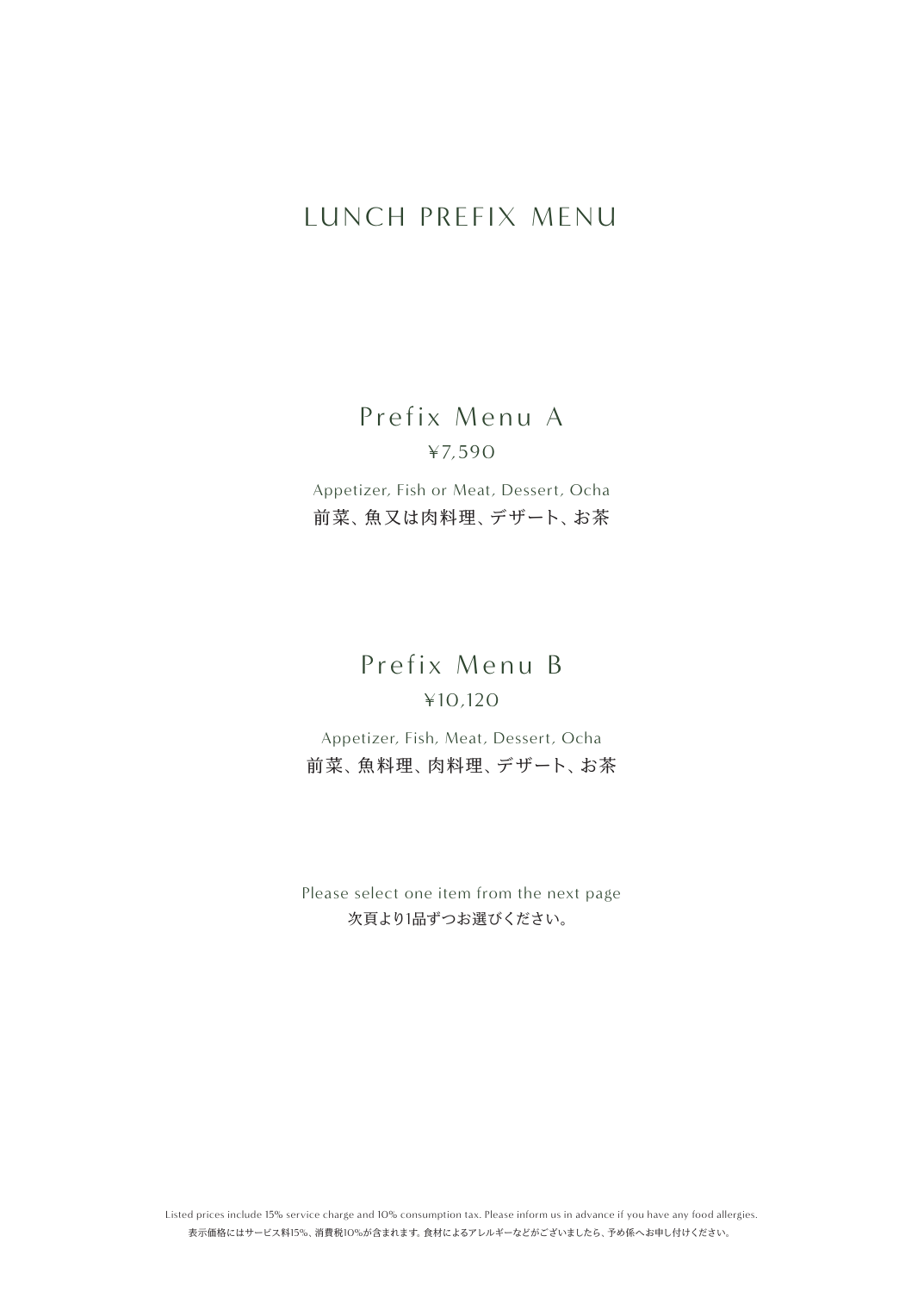#### APPETIZER / 前菜

Mackerel, Goat cheese bavarois, Watercress サバ 山羊のバヴァロワ クレソン

Botan shrimp, Romaine lettuce, Hollandaise 牡丹海老 ロメインレタス オランデーズ

> Squid, Smoked duck carbonara アオリイカ 燻製鴨 カルボナーラ

White asparagus, Firefly squid, Sauce gribiche ロワール産ホワイトアスパラガス ホタルイカ グリビッシュ (+¥633)

#### FISH / 魚料理

Sea bream, Girolles, Fava beans 桜鯛 ジロール茸 空豆

Char, Canola flower, Sauce grenoble 岩魚 菜の花 グルノーブル

> Rock fish, Abalone, Saffron 笠子 アワビ サフラン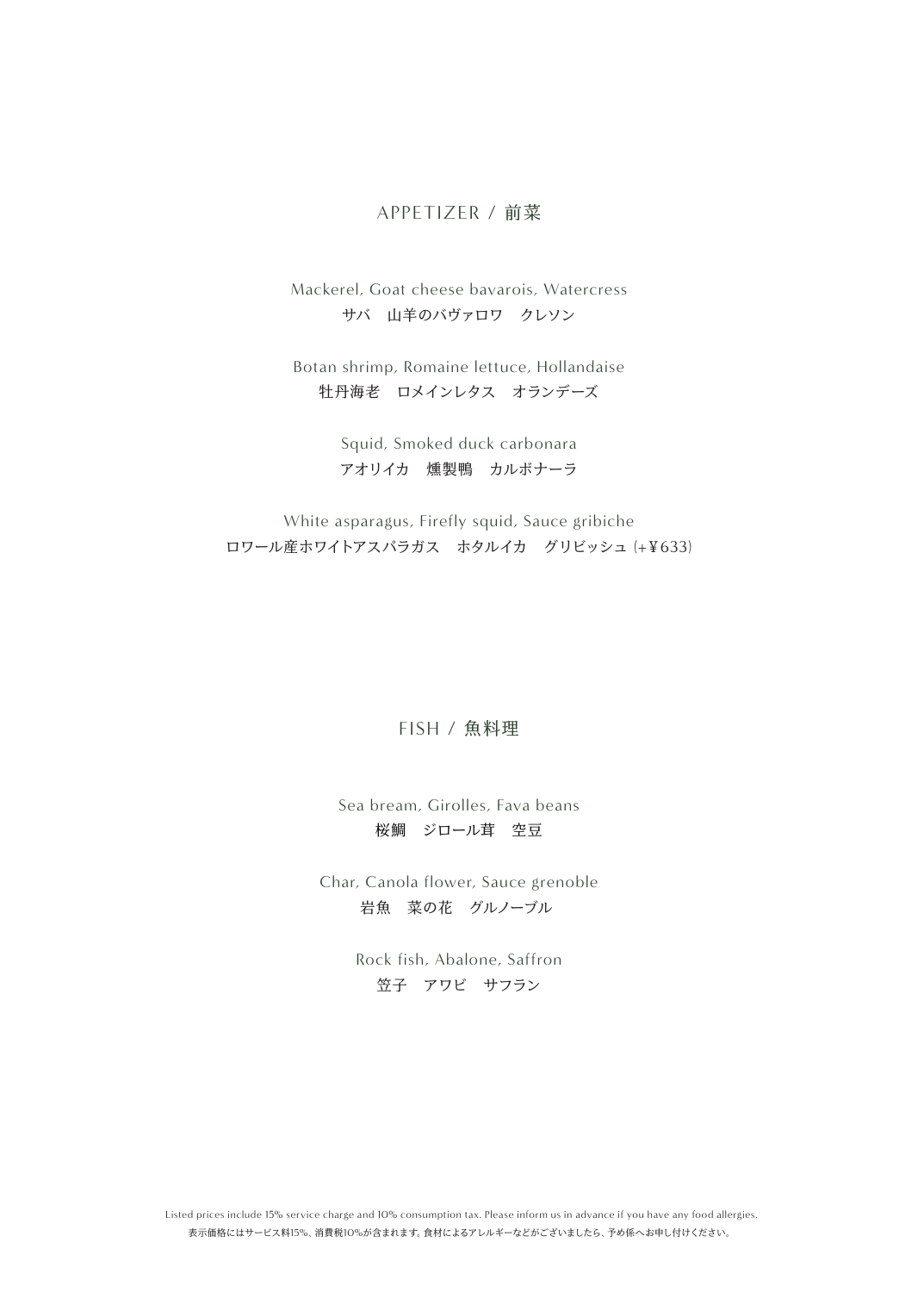#### MEAT / 肉料理

Veal fillet, Green peas, Morel mushrooms 仔牛フィレ肉 グリンピース モリーユ茸

Rack of lamb, Couscous, Coconut 西オーストラリア産仔羊 タブレ ココナッツ

Guineafowl, Foie gras, Hazelnuts 石黒農場ホロホロ鶏 フォアグラ ノワゼット

Grilled Japanese beef tenderloin, Farm vegetables 国産牛フィレ肉 グリル 農園の野菜 (+¥2,530)

### DESSERT / デザート

Strawberry, Olive oil, Pistachio 苺 オリーブオイル ピスタチオ

Green asparagus, Amanatsu, Sesame グリーンアスパラガス 甘夏 胡麻

Mandarin, Elderflower, Champagne マンダリン エルダーフラワー シャンパーニュ

ROKU KYOTO Spring parfait ~ Kyoto strawberry and rose parfait ~ ROKU KYOTOの春パフェ ~京都産苺と薔薇のパフェ~ (+¥1,265)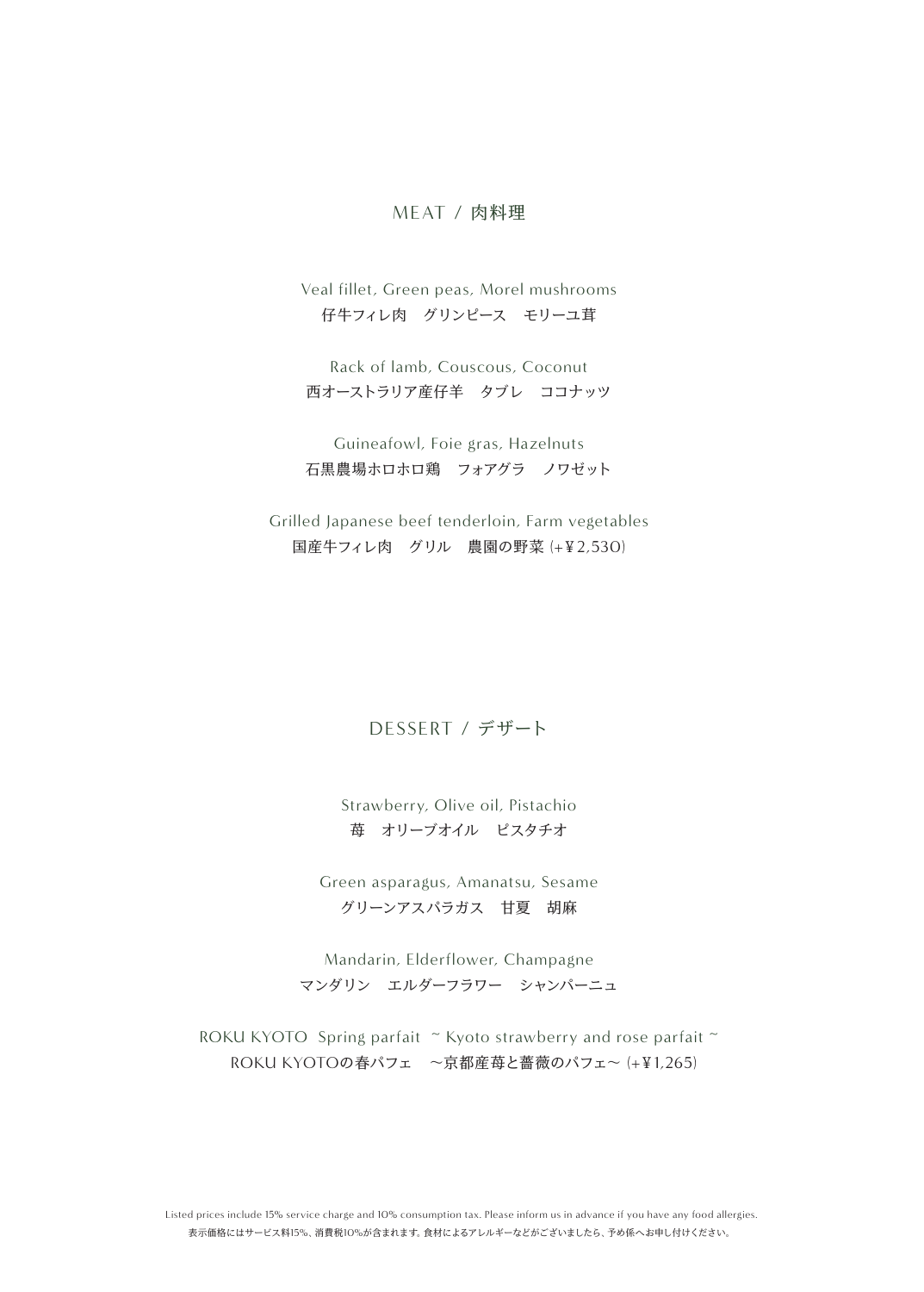## DINNER MENU

## 麓 -ROKU- ¥15,180

Amuse bouche アミューズ

## Mackerel, Goat cheese bavarois, Watercress サバ 山羊のバヴァロワ クレソン

White asparagus, Firefly squid, Sauce gribiche ロワール産ホワイトアスパラガス ホタルイカ グリビッシュ

> FISH (Please select one item from the next page) 魚料理 (次頁より1品お選びください)

MEAT (Please select one item from the next page) 肉料理 (次頁より1品お選びください)

DESSERT (Please select one item from the next page) デザート (次頁より1品お選びください)

> Ocha お茶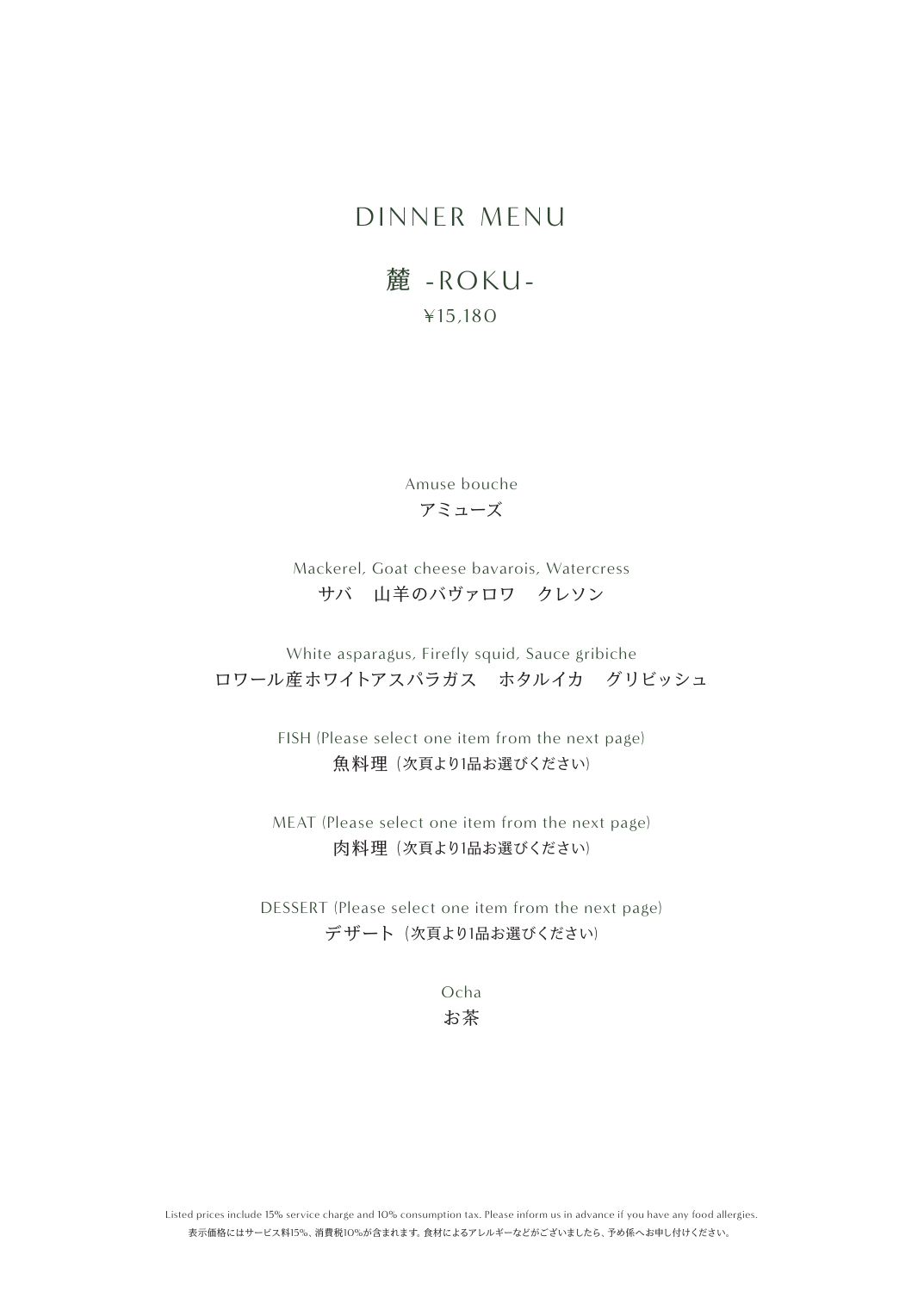#### FISH / 魚料理

Sea bream, Girolles, Fava beans 桜鯛 ジロール茸 空豆

Char, Canola flower, Sauce grenoble 岩魚 菜の花 グルノーブル

> Rock fish, Abalone, Saffron 笠子 アワビ サフラン

#### MEAT / 肉料理

Veal fillet, Green peas, Morel mushrooms 仔牛フィレ肉 グリンピース モリーユ茸

Rack of lamb, Couscous, Coconut 西オーストラリア産仔羊 タブレ ココナッツ

Guineafowl, Foie gras, Hazelnuts 石黒農場ホロホロ鶏 フォアグラ ノワゼット

Grilled Japanese beef tenderloin, Farm vegetables 国産牛フィレ肉 グリル 農園の野菜 (+¥2,530)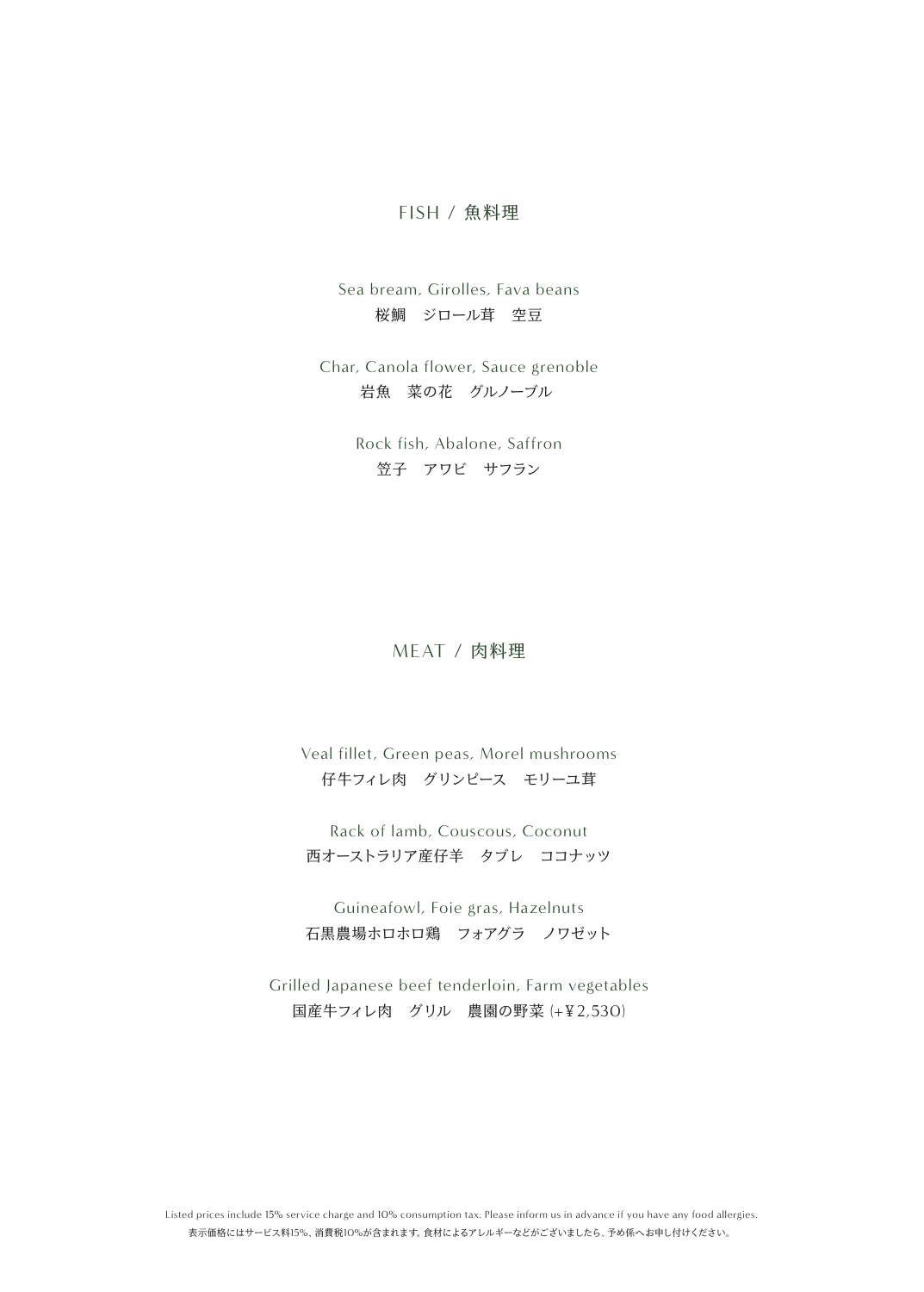## DESSERT / デザート

Strawberry, Olive oil, Pistachio 苺 オリーブオイル ピスタチオ

Green asparagus, Amanatsu, Sesame グリーンアスパラガス 甘夏 胡麻

Mandarin, Elderflower, Champagne マンダリン エルダーフラワー シャンパーニュ

ROKU KYOTO Spring parfait ~ Kyoto strawberry and rose parfait ~ ROKU KYOTOの春パフェ ~京都産苺と薔薇のパフェ~ (+¥1,265)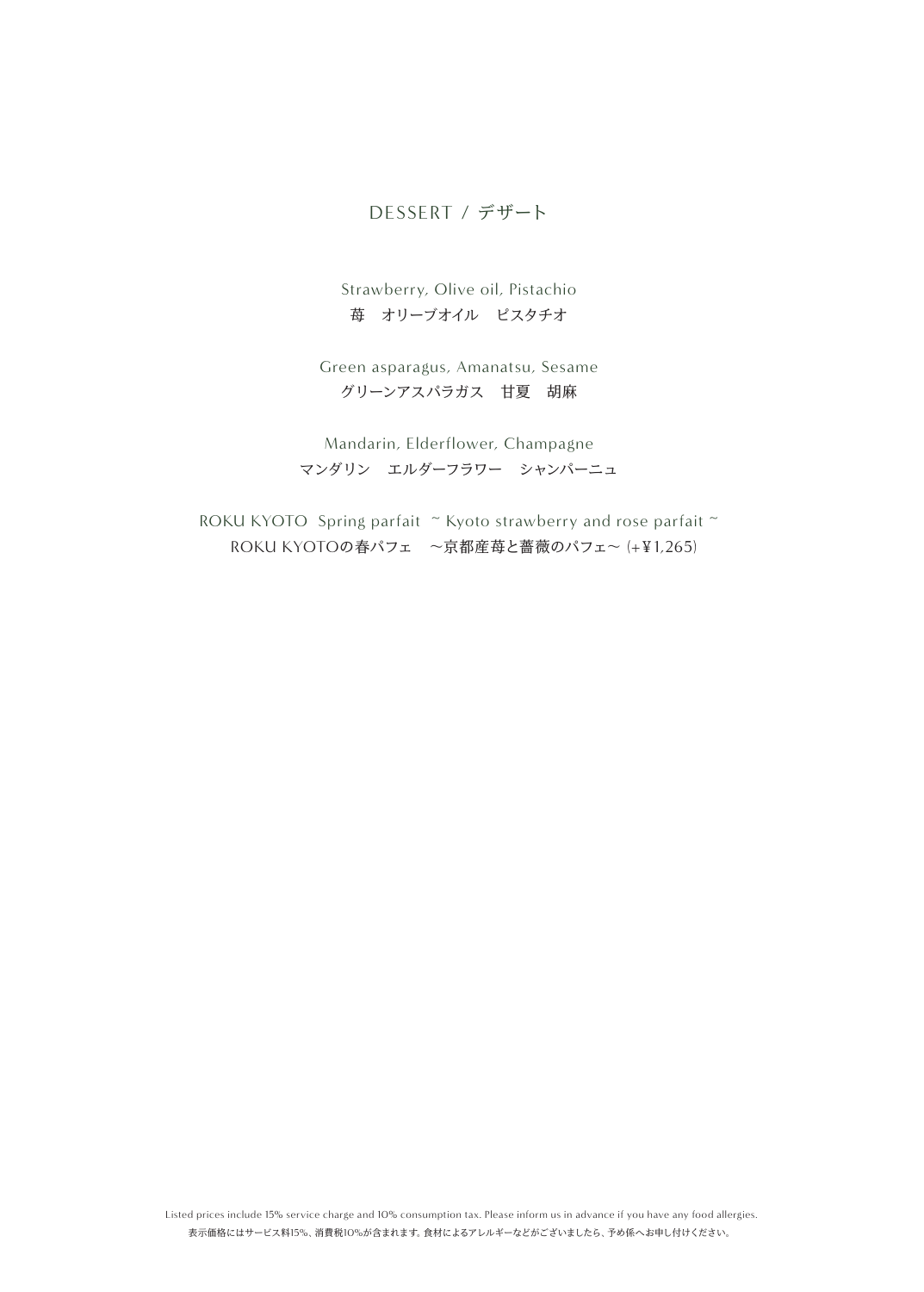## LIGHT MEAL

## APPETIZER / SALAD / SOUP 前菜 / サラダ / スープ

| Country style pate, Kyoto pickles                |        |
|--------------------------------------------------|--------|
| 自家製 田舎風パテ 京漬物                                    | 42,530 |
|                                                  |        |
| Parma prosciutto aged 18 months,                 |        |
| Kujo leek and Cubeb pepper                       | 42,277 |
| パルマ産プロシュート18ヶ月熟成                                 |        |
| 九条ネギとジャワペッパー                                     |        |
|                                                  |        |
| Charcoal grilled Tamba chicken leg, Caeser salad |        |
| 丹波地鶏もも肉 炭焼 シーザーサラダ                               | 42,783 |
|                                                  |        |
| Seasonal salad                                   |        |
| 季節の彩りサラダ                                         | 42,024 |
|                                                  |        |
| Comté de montagne aged 24 months,                |        |
| Onion gratin soup                                | 42.277 |
| コンテ・ド・モンターニュ24ヶ月熟成                               |        |
| オニオングラタンスープ                                      |        |
|                                                  |        |
| Kyoto vegtable minestrone soup, Garlic toast     |        |
| 京野菜ミネストローネ ガーリックトースト                             | ¥1,897 |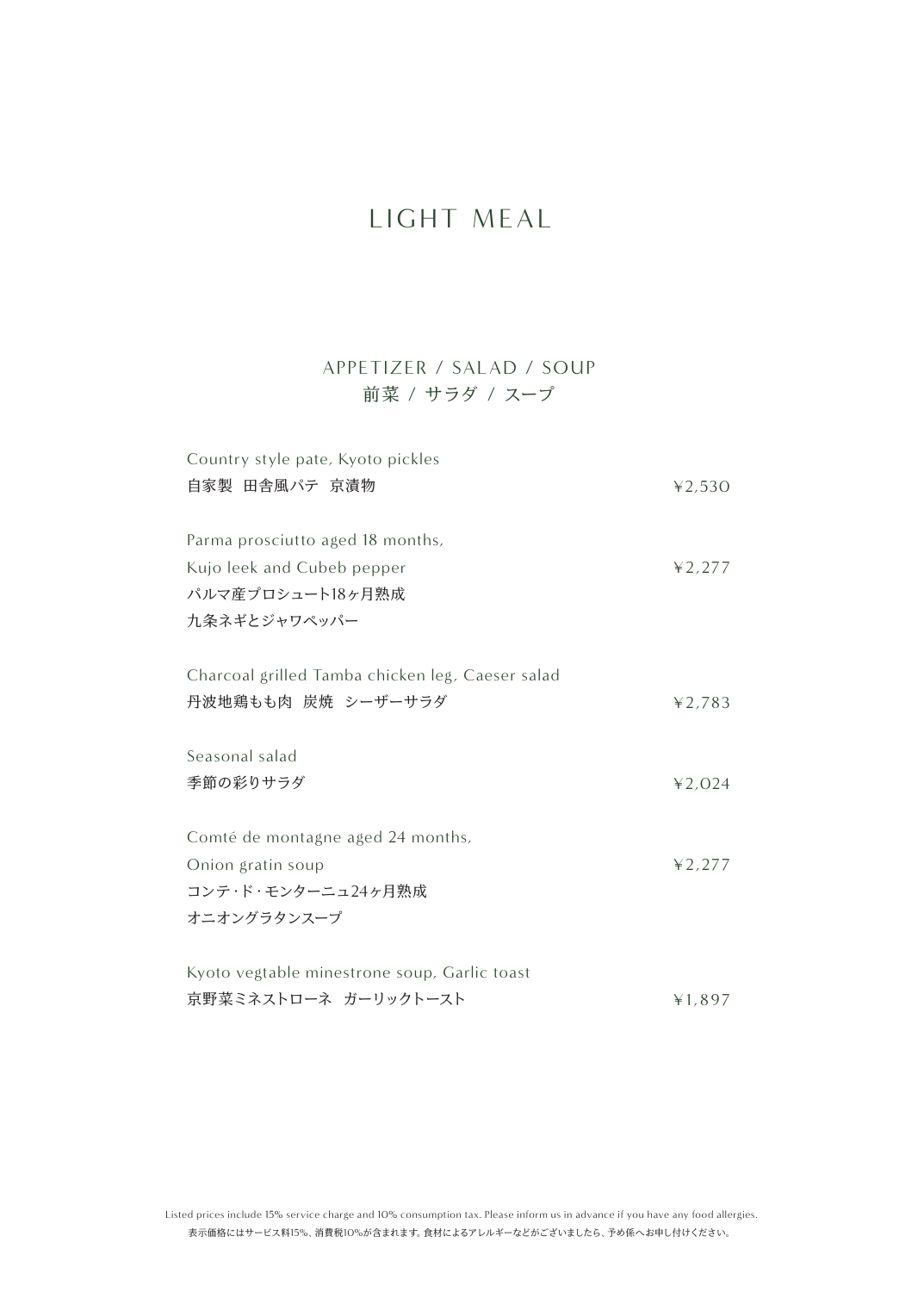#### SANDWICH / サンドウィッチ

| American clubhouse sandwich        |        |
|------------------------------------|--------|
| アメリカン クラブハウス サンドウィッチ               | 43.036 |
| Kyoto Wagyu patty cheese hamburger |        |
|                                    |        |
| 京都産和牛パテ チーズバーガー                    | 4.807  |

## PASTA & RISOTTO / パスタ&リゾット

| Spaghetti pescatore                         |        |
|---------------------------------------------|--------|
| スパゲッティー ペスカトーラ                              | 43.036 |
|                                             |        |
| Lamb ragout tagliatelle                     |        |
| オーストラリア産仔羊のラグー タリアテッレ                       | 43.289 |
|                                             |        |
| Fourme d'ambert risotto, Seasonal mushrooms |        |
| フルムダンベールのリゾット 旬の茸                           | ¥3.036 |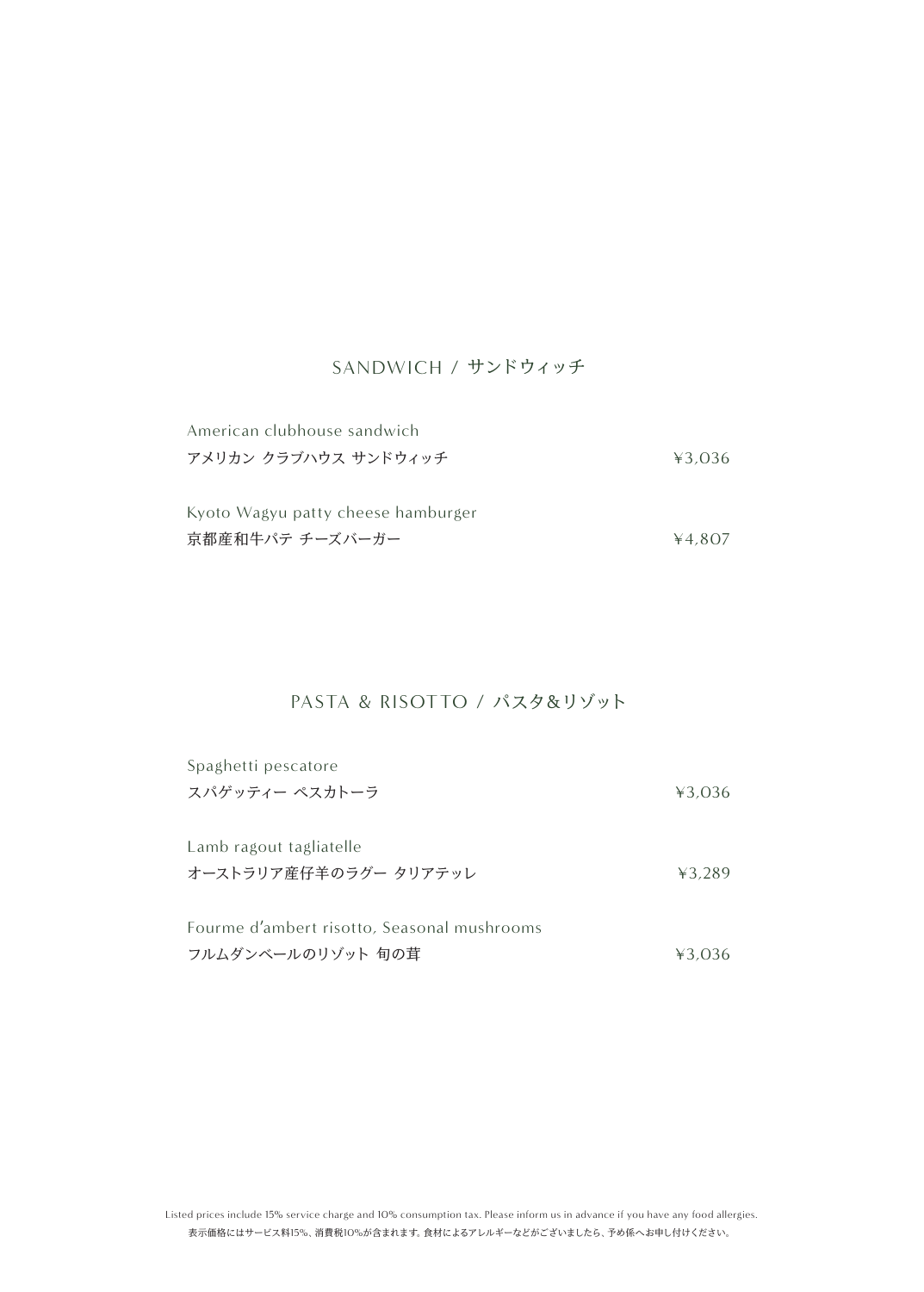## DESSERT / デザート

| Cakes of the day                                                              |        |
|-------------------------------------------------------------------------------|--------|
| 本日のケーキ                                                                        | ¥1,518 |
|                                                                               |        |
| ROKU KYOTO Spring parfait                                                     |        |
| $\tilde{\phantom{a}}$ Kyoto strawberry and rose parfait $\tilde{\phantom{a}}$ |        |
| ROKU KYOTOの春パフェ ~京都産苺と薔薇のパフェ~                                                 | 43,542 |
|                                                                               |        |
| Assorted fruits                                                               |        |
| フルーツ盛り合せ                                                                      | 42,783 |
|                                                                               |        |
| Assorted cheese                                                               |        |
| チーズ盛り合せ                                                                       | 43.162 |